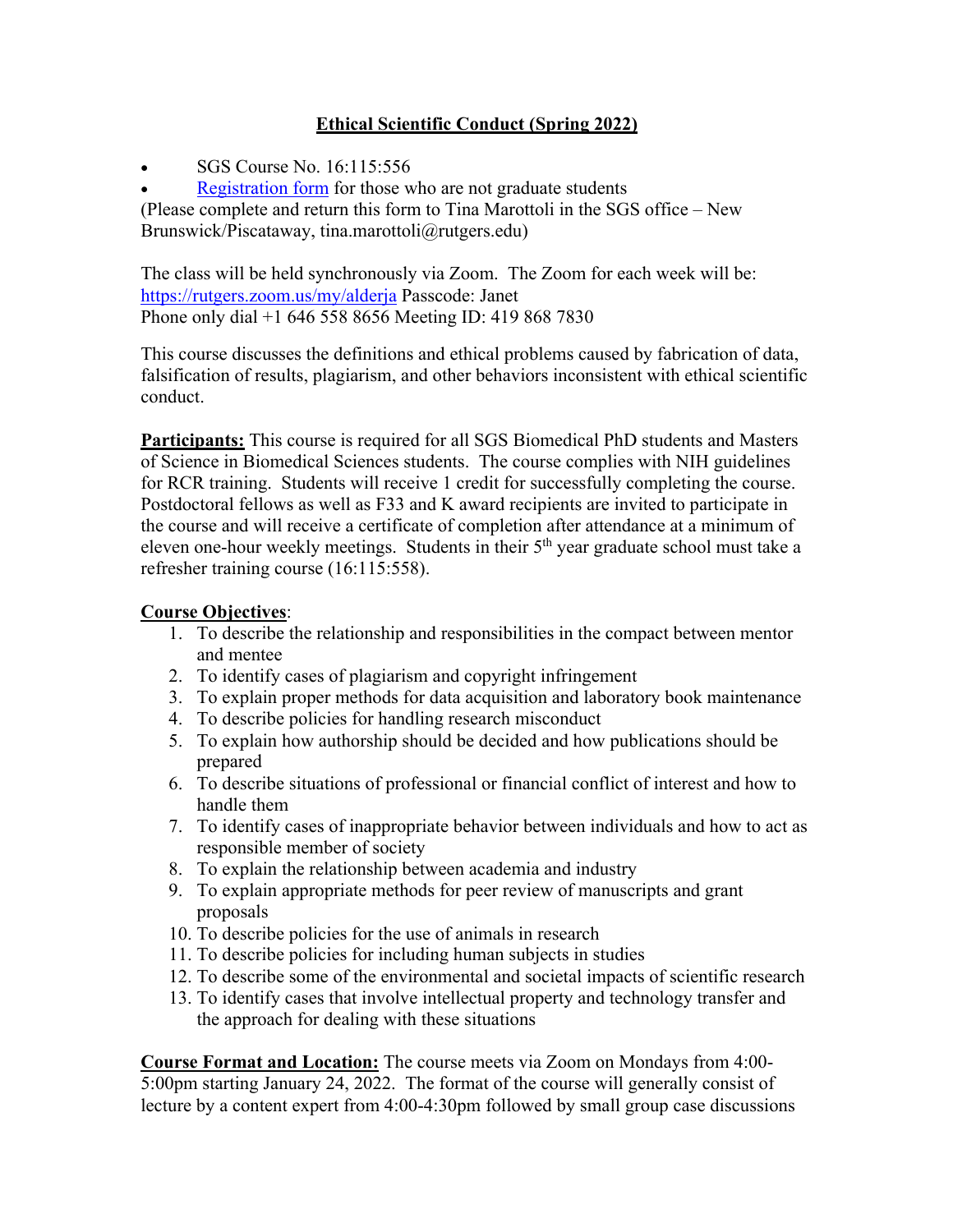from 4:30-5:00pm in breakout rooms. Students are expected to attend both the lecture and the small group discussion for each topic. There are a couple of weeks in which the lecture will take the whole time and there will be no small groups. A detailed syllabus is provided on this Canvas site.

**Zoom Details**: Students are expected to have the most current desktop version of Zoom downloaded on their computers and sign into their Rutgers Zoom account when joining the class. Students are expected to have their video on and unmute to participate actively in case discussion. The link to the Zoom will be the same each week https://rutgers.zoom.us/my/alderja Passcode: Janet Phone only dial +1 646 558 8656 Meeting ID: 419 868 7830 Passcode: Janet

**Small Group Assignments:** Students are expected to attend both the lecture and the small group discussion for each topic. The students will stay in the same groups each week. The faculty facilitating the small group discussions will vary from week to week. The detailed list of student and faculty assignments can be found in a separate attachment on this Canvas site.

**Course Materials**: Each lecturer will post his/her slides and cases prior to the lecture. These can be found on the Canvas site under "Files". **You are responsible for accessing the assigned case and other material.**

Some of the cases for the course come from:

Korenman, SG and Shipp, AC, Eds. Teaching Responsible Conduct of Research Through A Case Study Approach: A Handbook for Instructors. Washington, DC: Association of American Medical Colleges, 1994.

National Academy of Sciences, National Academy of Engineering, Institute of Medicine On Being a Scientist: A Guide to Responsible Conduct in Research, Third Edition. Washington, DC: The National Academy Press, 2009.

Macrina, FL Scientific Integrity, 3rd Edition. Washington, DC: ASM Press, 2005.

Students are not expected to obtain these books.

Another resource is "The Lab, Avoiding Research Misconduct" prepared by the Office of Research Integrity of the Department of Health and Human Services which is an interactive movie that allows the viewer to chose the outcome of the film based on ethical decisions facing the four characters. The movie can be accessed online at http://ori.hhs.gov/The Lab.

Webinars on Scientific Rigor and Reproducibility are found here http://neuronline.sfn.org/tmedr https://www.nih.gov/research-training/rigor-reproducibility/training#Modules

**Grading Policy and Weekly Assignments**: This course is graded P/F, with attendance as well as weekly written assignments required.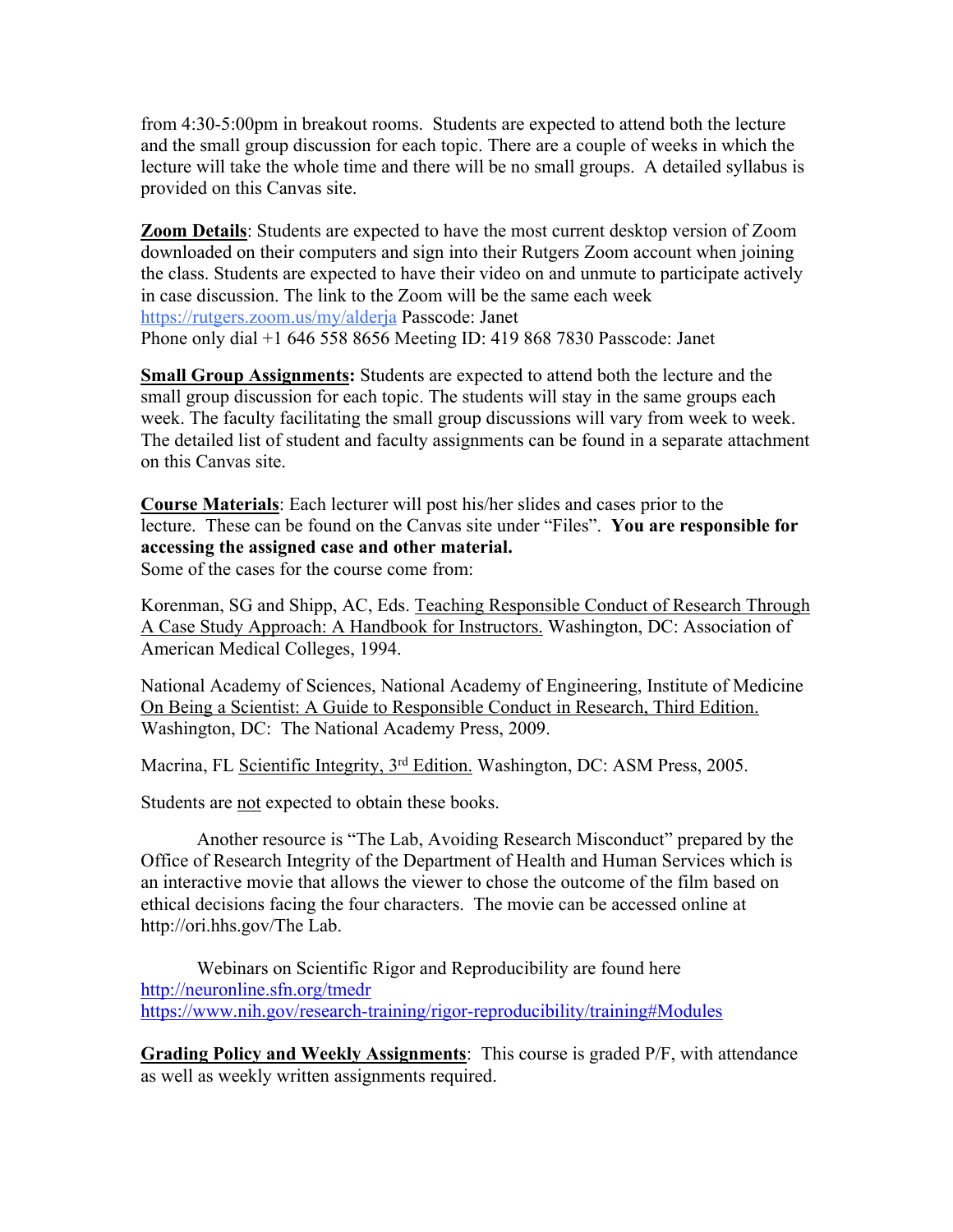Students must be present and signed in to be graded as present. Students are expected to be present for the entire class period for each session attended. It is expected that students will access the case studies and actively participate in discussions. Weekly written assignments will be posted on Canvas the day of the lecture (Monday) and will be due by 4pm on the following Monday. The assignment will consist of an open-ended question related to the topic that week and requires a one-paragraph response. There will be several choices to select among for the written assignment but only ONE response is required per week. Students are required to complete a minimum of 11 of the 13 weekly assignments. The assignments are required but not assigned a letter grade. Written assignments should be uploaded to Canvas from a Word document. Students agree that by taking this course all required papers may be subject to submission for textual similarity review to Turnitin.com via Canvas for the detection of plagiarism. All submitted papers will be included as source documents in the Turnitin.com reference database solely for the purpose of detecting plagiarism of such papers. Use of the Turnitin.com service is subject to the Usage Policy posted on the Turnitin.com site. Students who do not agree should contact the course instructor immediately.

Those missing 3 or more sessions and/or 3 or more written assignments will receive a grade of Incomplete ("IN"). Note that there is no such thing as an excused absence. Incomplete grades must be remediated. Failure to remediate results in grades of IN be changed to F.

**Attendance**: Attendance (required to pass the course) will be taken each week. Each student attending must sign the class roster to document attendance.

Note: This is a course on Ethical Scientific Conduct. Any student signing for another or otherwise misrepresenting facts on the attendance sheet will be subject to disciplinary action, which can include dismissal from the university. We look forward to your active participation.

**Students with Disabilities**: Rutgers University welcomes students with disabilities into all of the University's educational programs. In order to receive consideration for reasonable accommodations, a student with a disability must contact the appropriate disability services office at the campus where you are officially enrolled, participate in an intake interview, and provide documentation:

https://ods.rutgers.edu/students/documentation-guidelines. If the documentation supports your request for reasonable accommodations, your campus's disability services office will provide you with a Letter of Accommodations. Please share this letter with your instructors and discuss the accommodations with them as early in your courses as possible. To begin this process, please complete the Registration form on the ODS web site at: https://ods.rutgers.edu/students/registration-form.

**Academic Integrity**: All students are responsible for locating, reading, and abiding by the University Policy on Academic Integrity for Graduate Students. The policy is available on-line at https://grad.rutgers.edu/sites/default/files/2021-07/10.2.13%20- %20current.pdf and is outlined on the SGS website. https://grad.rutgers.edu/sites/default/files/2021-07/academic-integrity.pdf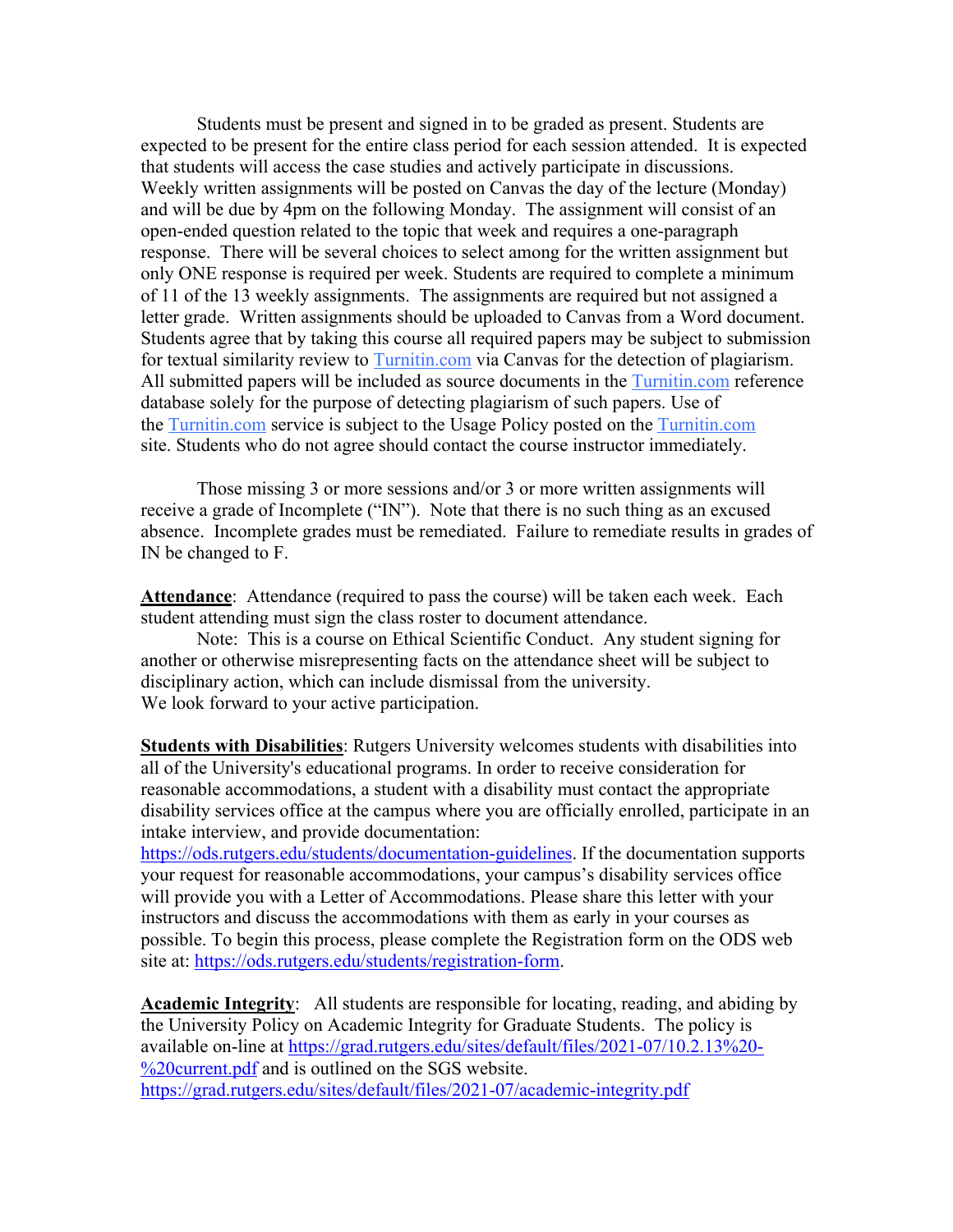# **Course Director:**

Janet Alder, Ph.D. Associate Professor and Assistant Dean, School of Graduate Studies, New Brunswick/Piscataway Division janet.alder@rutgers.edu 732-235-5392 Dr. Alder is available throughout the week. Please call or email to make an appointment.

**Course Faculty**: The large group lecture is conducted by an expert in the field who is affiliated with Rutgers University. The small groups are facilitated by Rutgers faculty actively conducting research who represent each of the joint graduate programs.

### **Course schedule for Spring 2022:**

#### 4:00-5:00 pm

| January 24  | Mentor-Mentee Responsibilities and Relationships (Dr. Janet Alder,<br>janet.alder@rutgers.edu) and Why Study Scientific Ethics (Troy Shinbrot,<br>$\sinh brot(\omega)$ soe.rutgers.edu). Case discussion as full class. No small groups. |
|-------------|------------------------------------------------------------------------------------------------------------------------------------------------------------------------------------------------------------------------------------------|
| January 31  | Data Acquisition and Laboratory Tools: Management, Sharing and<br>Ownership (Joel Freundlich, freundjs@njms.rutgers.edu)                                                                                                                 |
| February 7  | Research Misconduct and Policies for Handling Misconduct (Celine<br>Gelinas, <i>gelinace</i> (@rwjms.rutgers.edu)                                                                                                                        |
| February 14 | Plagiarism, Academic Rules, Copyright (Yingting Zhang,<br>yzhang@ca.rutgers.edu)                                                                                                                                                         |
| February 21 | Responsible Authorship and Publication (Gary Aston-Jones<br>(gsa35@ca.rutgers.edu)                                                                                                                                                       |
| February 28 | Peer Review (Dr. Carol Lutz, <u>lutzcs@njms.rutgers.edu)</u>                                                                                                                                                                             |
| March 7     | Conflict of Interest – Personal, Professional, and Financial (Judy<br>Neubauer, neubauer@rwjms.rutgers.edu)                                                                                                                              |
| March 14    | Spring Break – No class                                                                                                                                                                                                                  |
| March 21    | Scientist as Responsible Member of Society (Carolyn Dellatore,<br>cdellato@hr.rutgers.edu)                                                                                                                                               |
| March 28    | Collaborative Research in Academia and Industry (Vince Smeraglia<br>vincent.smeraglia@rutgers.edu)                                                                                                                                       |